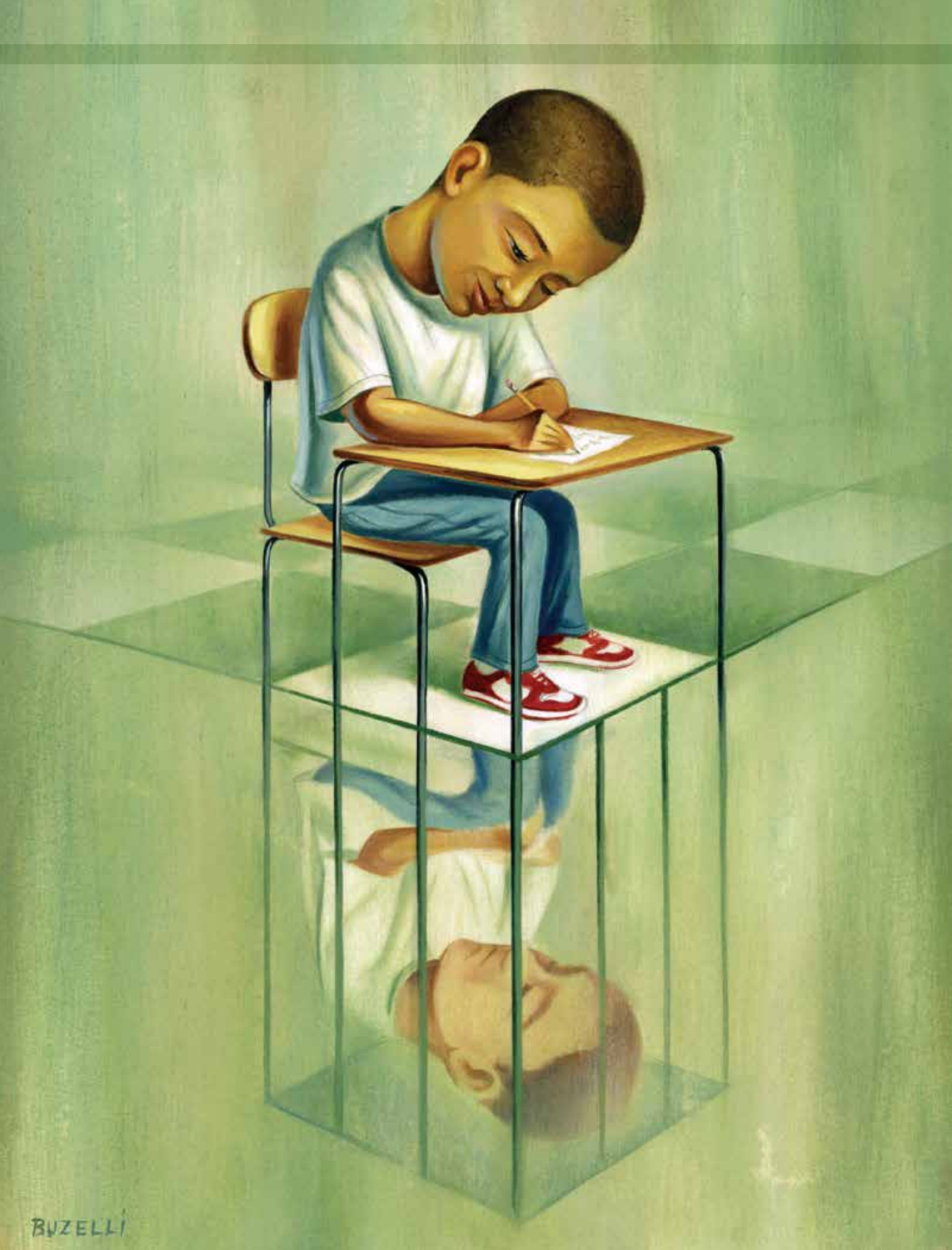# The *School-to-Prison*  PIPELINE POLICIES AND PRACTICES THAT FAVOR INCARCERATION<br>
OVER EDUCATION DO US ALL A GRAVE INJUSTICE. OVER EDUCATION DO US ALL A GRAVE INJUSTICE.

## By **Marilyn Elias** illustration by **chris buzelli**

**In Meridian, Miss., police routinely arrest**  and transport youths to a juvenile detention center for minor classroom misbehaviors. In Jefferson Parish, La., according to a U.S. Department of Justice complaint, school officials have given armed police "unfettered authority to stop, frisk, detain, question, search and arrest schoolchildren on and off school grounds." In Birmingham, Ala., police officers are permanently stationed in nearly every high school.

In fact, hundreds of school districts across the country employ discipline policies that push students out of the classroom and into the criminal justice system at alarming rates—a phenomenon known as the schoolto-prison pipeline.

Last month, Sen. Richard Durbin, D-Ill., held the first federal hearing on the schoolto-prison pipeline—an important step toward ending policies that favor incarceration over education and disproportionately push minority students and students with disabilities out of schools and into jails.

In opening the hearing, Durbin told the subcommittee of the Senate Judiciary Committee, "For many young people, our schools are increasingly a gateway to the criminal justice system. This phenomenon is a consequence of a culture of zero tolerance that is widespread in our schools and is depriving many children of their fundamental right to an education."

A wide array of organizations—including the Southern Poverty Law Center, the

NAACP and Dignity in Schools—offered testimony during the hearing. They joined representatives from the Departments of Education and Justice to shine a national spotlight on a situation viewed far too often as a local responsibility.

"We have a national problem that deserves federal action," Matthew Cregor, an attorney with the NAACP Legal Defense Fund, explained. "With suspension a top predictor of dropout, we must confront this practice if we are ever to end the 'dropout crisis' or the so-called achievement gap."

In the words of Vermont's Sen. Patrick Leahy, "As a nation, we can do better."

#### What is the School-to-Prison Pipeline?

Policies that encourage police presence at schools, harsh tactics including physical restraint, and automatic punishments that result in suspensions and out-of-class time are huge contributors to the pipeline, but the problem is more complex than that.

The school-to-prison pipeline starts (or is best avoided) in the classroom. When combined with zero-tolerance policies, a teacher's decision to refer students for punishment can mean they are pushed out of the classroom and much more likely to be introduced into the criminal justice system.

#### Who's in the Pipeline?

Students from two groups—racial minorities and children with disabilities—are disproportionately represented in the school-to-prison

## The Odds

*Students Suspended During the 2009-2010 School Year*

...... *Black students (1 in 6)*

............. *American Indian students (1 in 13)*

.............. *Latino students (1 in 14)*

................... *White students (1 in 20)*

................... .................... ......... *Asian students (1 in 50)*